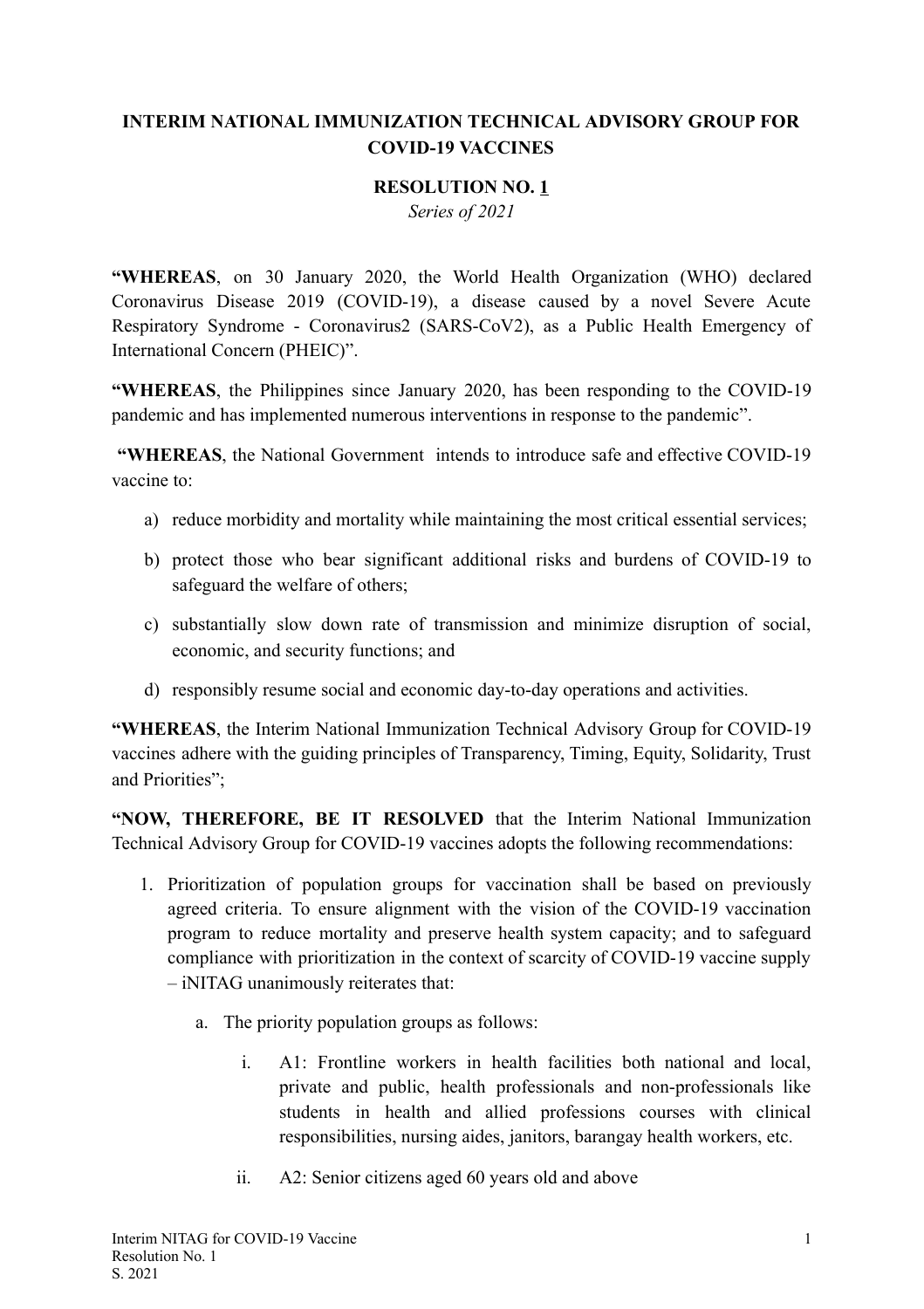- iii. A3: Persons with comorbidities not otherwise included in the preceding categories
- iv. A4: Frontline personnel in essential sectors including uniformed personnel and those in working sectors identified by the IATF as essential during ECQ
- v. A5: Indigent population not otherwise included in the preceding categories
- vi. B1: Teachers, Social Workers
- vii. B2: Other Government Workers
- viii. B3: Other essential workers
	- ix. B4: Socio-demographic groups at significantly higher risk other than senior citizens and indigenous people
	- x. B5: Overseas Filipino Workers
	- xi. B6: Other Remaining Workforce
- xii. C: Rest of the Filipino population not otherwise included in the above groups
- b. *Provided that*, any specific inclusion and exclusion criteria of each vaccine, as reflected in the respective Emergency Use Authorization of the Food and Drug Administration, or recommendations from the Health Technology Assessment Council shall be considered.
- c. Selection of geographic areas of sub-prioritization shall be based on (i) COVID-19 burden of disease (current active cases, attack rate per 100,000 population in the past 4 weeks, and population density); and (ii) vaccination site and/or Local Government Unit readiness, in particular, its supply chain capability, to mount a vaccination campaign.
- d. Further sub-prioritization may be performed as based on (i) exposure risk or (ii) mortality risk, with the following specifications on certain population groups:
	- i. For all workers in facilities directly providing health care services for patients with COVID-19 are prioritized, in the following order of precedence, *Provided that,* sub-prioritization within each group may be done in accordance with (a) historical admission of COVID-19 cases and (b) allocated and occupied COVID-19 beds:
		- 1. COVID-19 referral hospitals designated by the Department of Health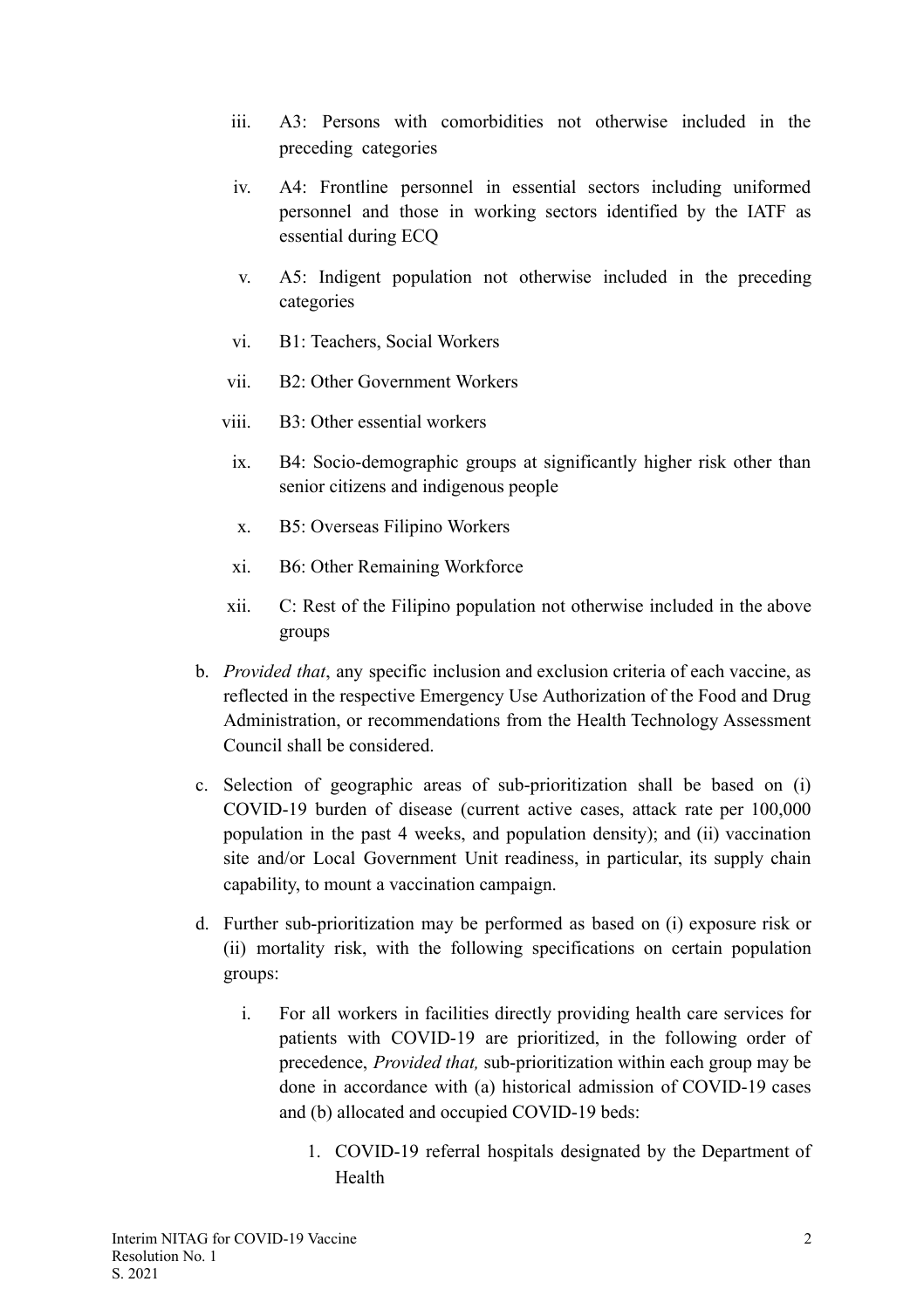- 2. Hospitals providing COVID-19 care, starting from level 3 hospitals, and from DOH, then LGU, then private hospitals
- 3. Isolation and quarantine facilities such as temporary treatment and monitoring facilities and converted facilities (e.g. hotels, schools, etc);
- 4. Remaining hospitals including facilities of uniformed services not catering to COVID-19 cases;
- 5. City Health Offices, Rural Health Units and Barangay Health Stations;
- 6. Stand-alone facilities, clinics and diagnostic centers, and other facilities otherwise not specified dealing with COVID-19 cases, contacts, and specimens for research, screening and case management;
- 7. Closed institutions such as nursing homes
- ii. Other methods of sub-prioritization for other priority groups may be further developed as the need arises.
- 2. To provide guidance on the proposed allocation of the first tranche of Pfizer BioNTech COVID-19 (BNT162B2) vaccines intended for health care workers, and reported to be arriving within the month of February 2021, it is reiterated that the allocation framework in Section 3.c.i. of this Resolution, be followed:
	- a. All COVID-19 Referral Hospitals in the National Capital Region, as referenced in the Department of Health Department Circular No. 2020-0322, with the subject, "Reiteration on the Referral of Coronavirus Disease 2019 (COVID-19) Cases to the Appropriate Treatment Facilities", specifically, UP-Philippine General Hospital, Dr. Jose N. Rodriguez Memorial Hospital, the Lung Center of the Philippines, San Lazaro Hospital, Amang Rodriguez Memorial Medical Center, Research Institute for Tropical Medicine, Jose R. Reyes Memorial Medical Center, Quirino Memorial Medical Center, East Avenue Medical Center, Dr. Fe Del Mundo Medical Center, Philippine Heart Center, National Kidney and Transplant Institute.
	- b. Given their role in their respective geographic areas, select COVID-19 Referral Hospitals in Visayas and Mindanao, specifically, Vicente Sotto Memorial Medical Center for Visayas, and Southern Philippines Medical Center for Mindanao.
	- c. Other DOH-owned hospitals, specialty hospitals and regional hospitals based in NCR, specifically, Rizal Medical Center, Tondo Medical Center, Dr. Jose Fabella Memorial Hospital, National Center for Mental Health, Valenzuela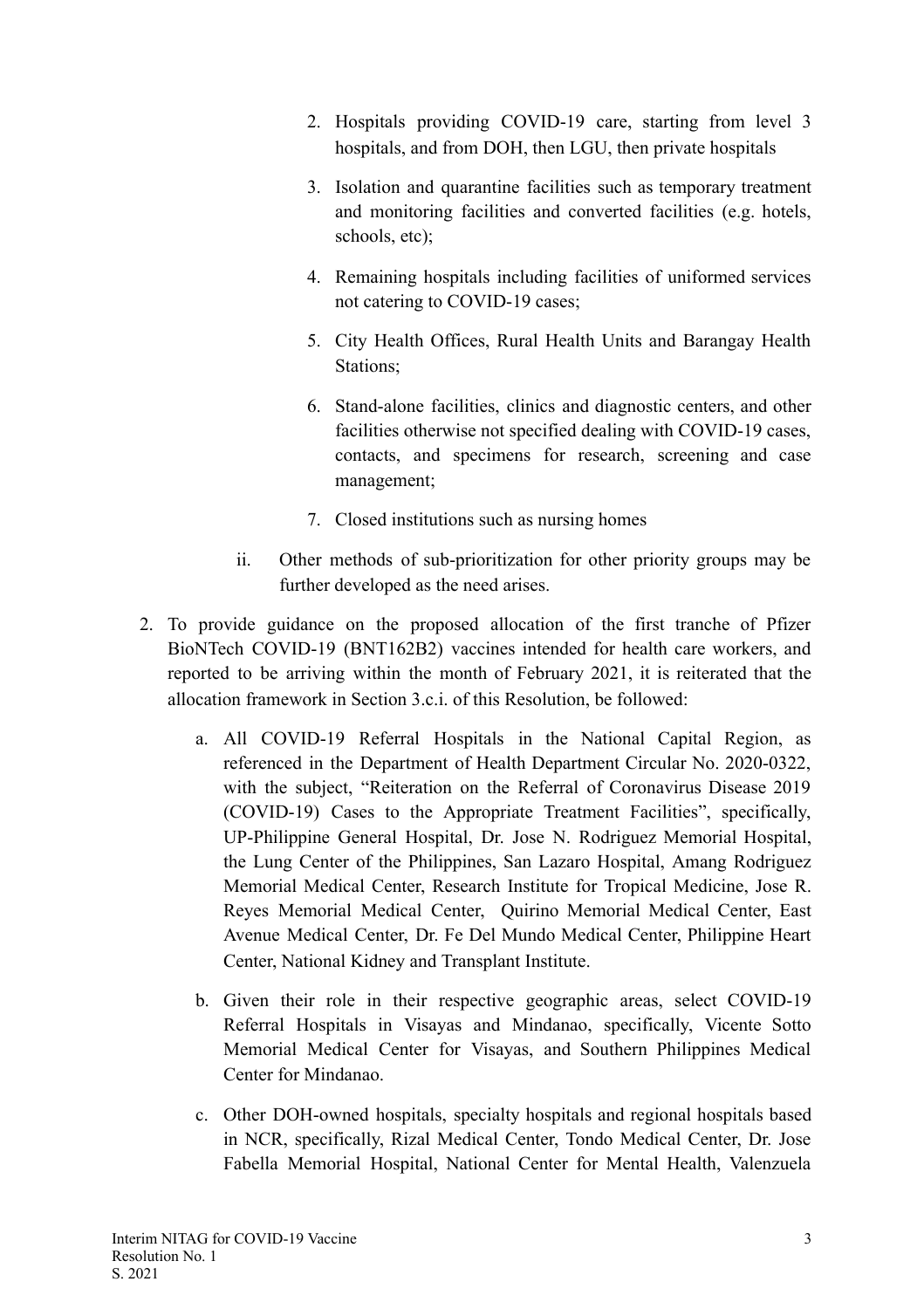Medical Center, National Children's Hospital, Philippine Children's Medical Center, San Lorenzo Ruiz General Hospital, Las Pinas General Hospital and Satellite Trauma Center, and Philippine Orthopedic Center;

- d. Level 3 hospitals owned by Local Government Units, specifically Pasig City General Hospital, Ospital ng Makati, Quezon City General Hospital, Pasay City General Hospital, Ospital ng Maynila.
- e. Other government-owned hospitals such as Level 3 AFP and PNP-owned hospitals;
- f. Select Level 3 hospitals in the National Capital Region that are not owned by the Local Government Units or National Government, and prioritized based on the historical total number of admitted confirmed COVID-19 cases as sourced from the COVID Kaya information system, namely St. Luke's Medical Center - Quezon City, St. Luke's Medical Center - Bonifacio Global City, Makati Medical Center, and The Medical City.
- g. *Provided that*, the hospitals mentioned in Section 2.e. and 2.f. of this Resolution will be allocated subject to availability of vaccine supply.
- h. *Provided that*, these hospitals, through their medical center chiefs ensure the following: (1) no duplication of personnel, particularly on health professionals providing services in multiple health facilities, with attestation to the health facility where these individuals intend to be vaccinated and (2) availability of sufficient ultra low cold chain equipment in their facility.
- i. *Provided that*, medical and nursing clerks and interns, and other students who directly provide care as part of their education within these hospitals be included in the allocation.
- j. *Provided that,* hospitals not included in this first tranche of vaccination may engage as observers of the end to end vaccination process of the pilot hospital sites.
- *k. Provided that* , the National Government ensures clarity in communicating the criteria used and consistency in the narrative for the choice of hospital recipients in this first tranche of allocation.
- 3. The national government shall pool the available vaccine supply, and first ensure that vaccinations have been provided to the identified priority groups, especially workers in frontline health facilities and senior citizens before disbursement of vaccines to persons included in the master list of local government units (LGUs) and the private sector.
- 4. In developing the process flow of citizens who will undergo vaccination against COVID-19, the timing of the conduct of health profiling, asking for informed consent,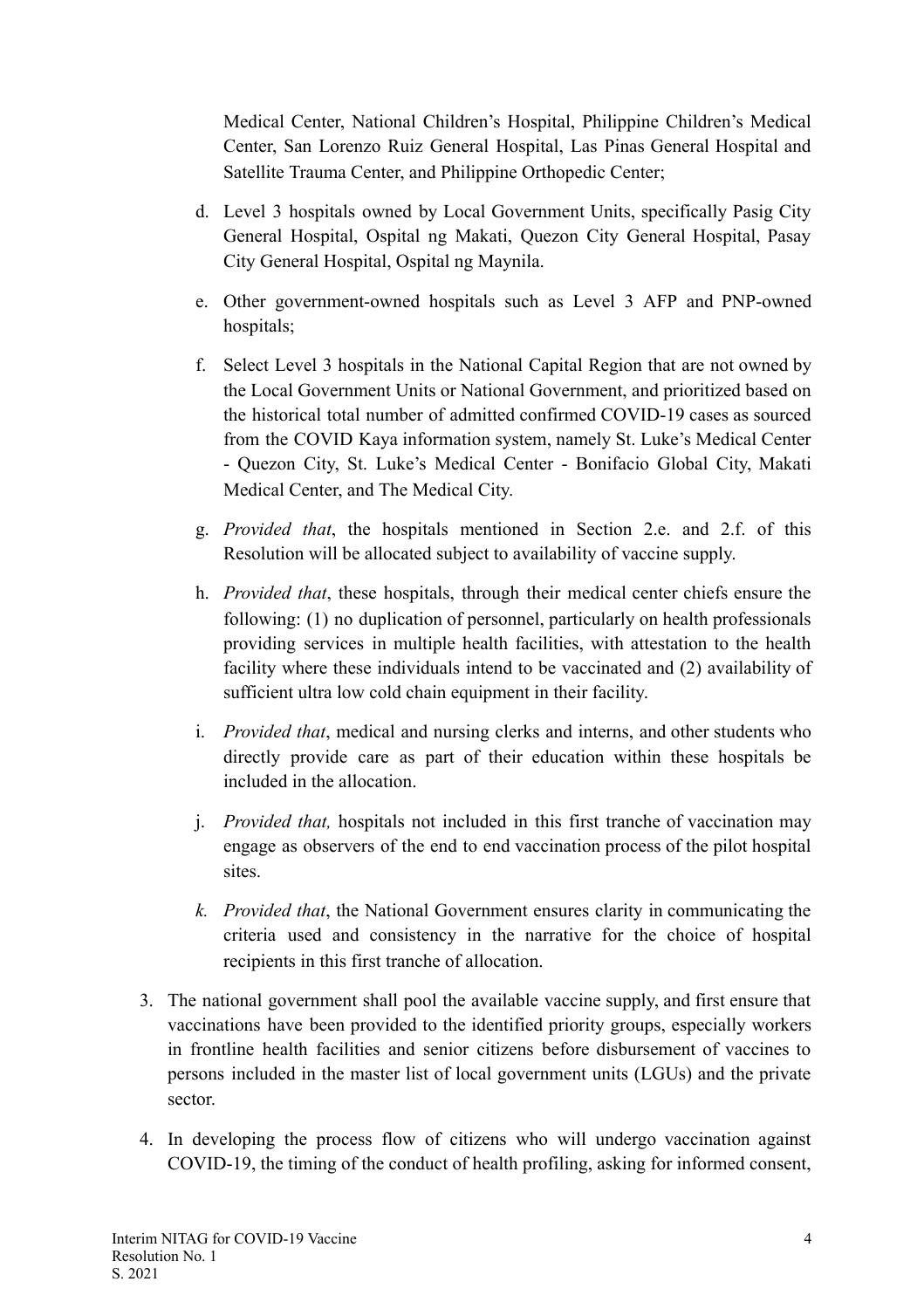screening for acute symptoms prior to actual conduct of vaccination must be addressed. In balancing the objectives of upholding individual safety of vaccine recipients, minimization of wastage of vaccine supplies, operational feasibility, and efficient coverage of administration of vaccine, the body specifically recommends the following:

- a. The process flow begins with the masterlisting of the patient, which shall include the gathering of salient information to guide the health care provider whether the vaccine recipients have pertinent risks that warrant further clinical, screening or diagnostic examination.
- b. Recipients who warrant further examination, or hereby termed as *special population groups* consistent with the guidance of reputable institutions (e.g. US-CDC<sup>1</sup>) in identifying conditions at increased risk for severe COVID-19, shall have the conduct of health profiling, asking for informed consent, screening for acute symptoms, before the day of vaccination. Professional medical societies are enjoined to develop clinical practice guidelines or decision algorithms for special population groups.
- c. For persons not belonging to the special population groups, they may have their health profiling, provision of informed consent, and screening on the same day of vaccination. The Philippine Society for Microbiology and Infectious Diseases is requested to develop decision algorithms to guide health care professionals for the general population who will follow this process.
- 5. To aid in the completion of immunization for vaccines that necessitate two doses, and in monitoring potential adverse effects, vaccine recipients are recommended to receive a physical vaccination card with the standardized format set by the National Government, whether it be preprinted, handwritten, or printed, with unique identifiers, such as a quick response code, that will be linked to existing databases of the National Government which contain pertinent demographic information and the specific type of vaccines given, provided that, salient provisions of the Data Privacy Act of 2012 are respected.

**RESOLVED** during the 5th and 6th Meeting of the Interim NITAG for COVID-19 Vaccine, as reflected in the minutes of the meeting, held on February 1 and February 3, 2021 via video conference

<sup>1</sup> Dooling K, Marin M, Wallace M, et al. The Advisory Committee on Immunization Practices' Updated Interim Recommendation for Allocation of COVID-19 Vaccine — United States, December 2020. Available at https://www.cdc.gov/mmwr/volumes/69/wr/mm695152e2.htm?s\_cid=mm695152e2\_w#suggestedcitation